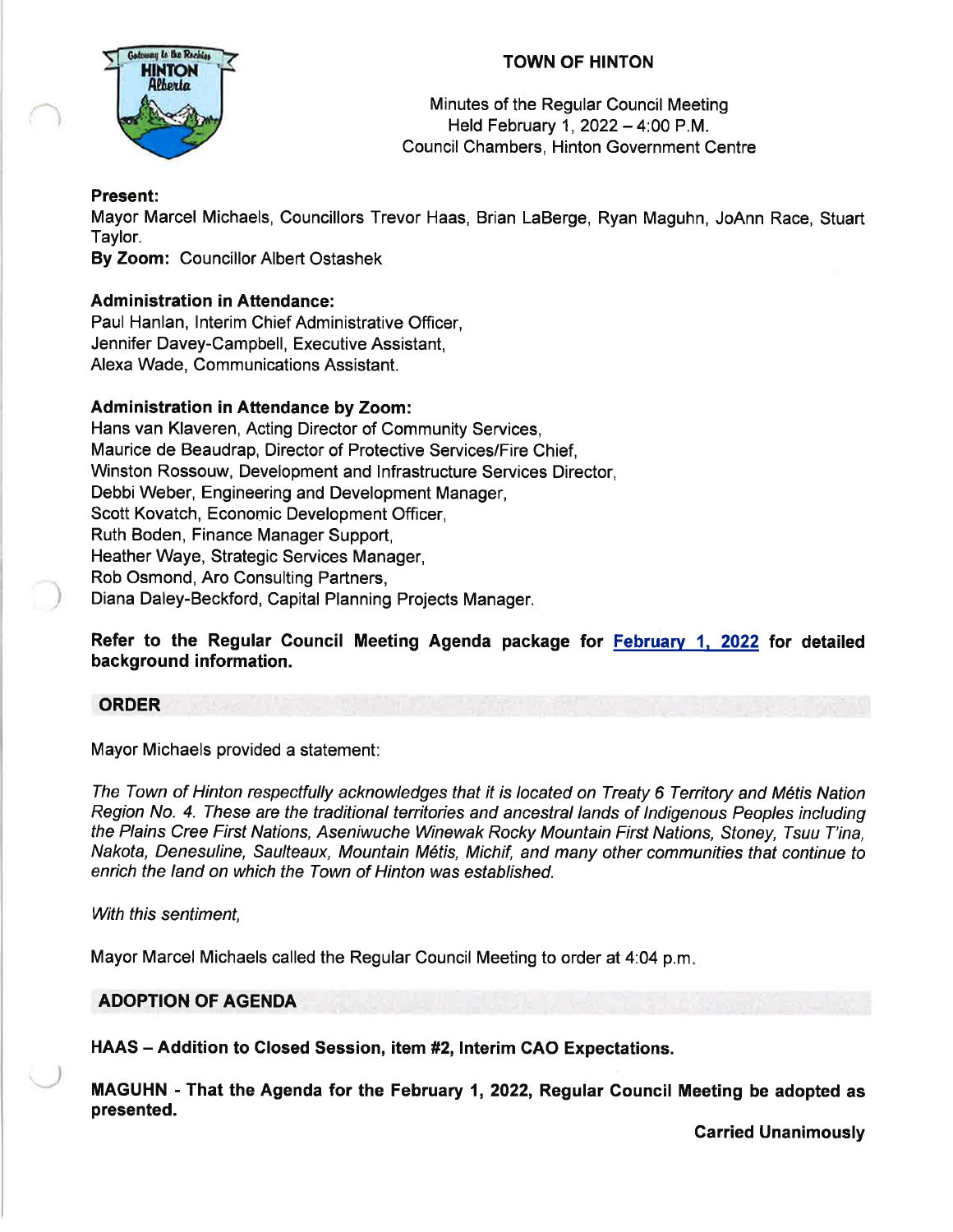## COUNCIL MINUTES FOR ADOPTION

- 1. Regular Council Meeting Minutes January 11,2022
- 2. Committee of the Whole Meeting Minutes January 14 & 15,2022
- 3. Regular Council Meeting Minutes January 18, 2022
- 4. Committee of the Whole Meeting Minutes January 25, 2022

## LABERGE - That the Minutes listed above be approved as presented.

## Garried Unanimously

## CITIZENS MINUTE WITH COUNCIL

Margaret Shultz, new Manager from the Northern Rockies Museum introduced herself to Council and to the Community.

### DELEGATIONS AND PRESENTATIONS

- 1. lntroduction to Northern Lakes College The following attended via Zoom from Northern Lakes College:
	- . Dr. Glenn Mitchell, President & CEO
	- . Dr. Michelle Mitchell, Dean, Humanities, University Studies, and Quality and lnterim Dean, Health
	- . Amy Saitz, Dean, Business, Academics, Trades & Regional Stewardship
	- Rachel Ouellette, Director, External Relations, Marketing and Communication

## BOARDS AND COMMITTEES OF COUNCIL REPORTING

Nothing to report.

#### ACTION ITEMS

#### 1. 2022 Operating Budget and 2023-2025 Plan Approval

TAYLOR - To direct Administration to place \$3,133,000.00 into reserves in 2022 and find any shortfall in the Operational Budget.

MAGUHN - Move to Split the Motion

TAYLOR - To direct Administration to place \$3,133,000.00 into reserves in 2022

Carried Unanimously

TAYLOR - And to direct Administration to find any shortfall in the Operation Budget.

RAGE - Friendly Amendment, to the amount of \$300,000.00.

TAYLOR - To direct Administration to find any shortfall in the Operation Budget to the amount of \$300,000.00.

> Carried 6-1 For - Michaels, Maguhn, Haas, Ostashek, LaBerge, Taylor Against - Race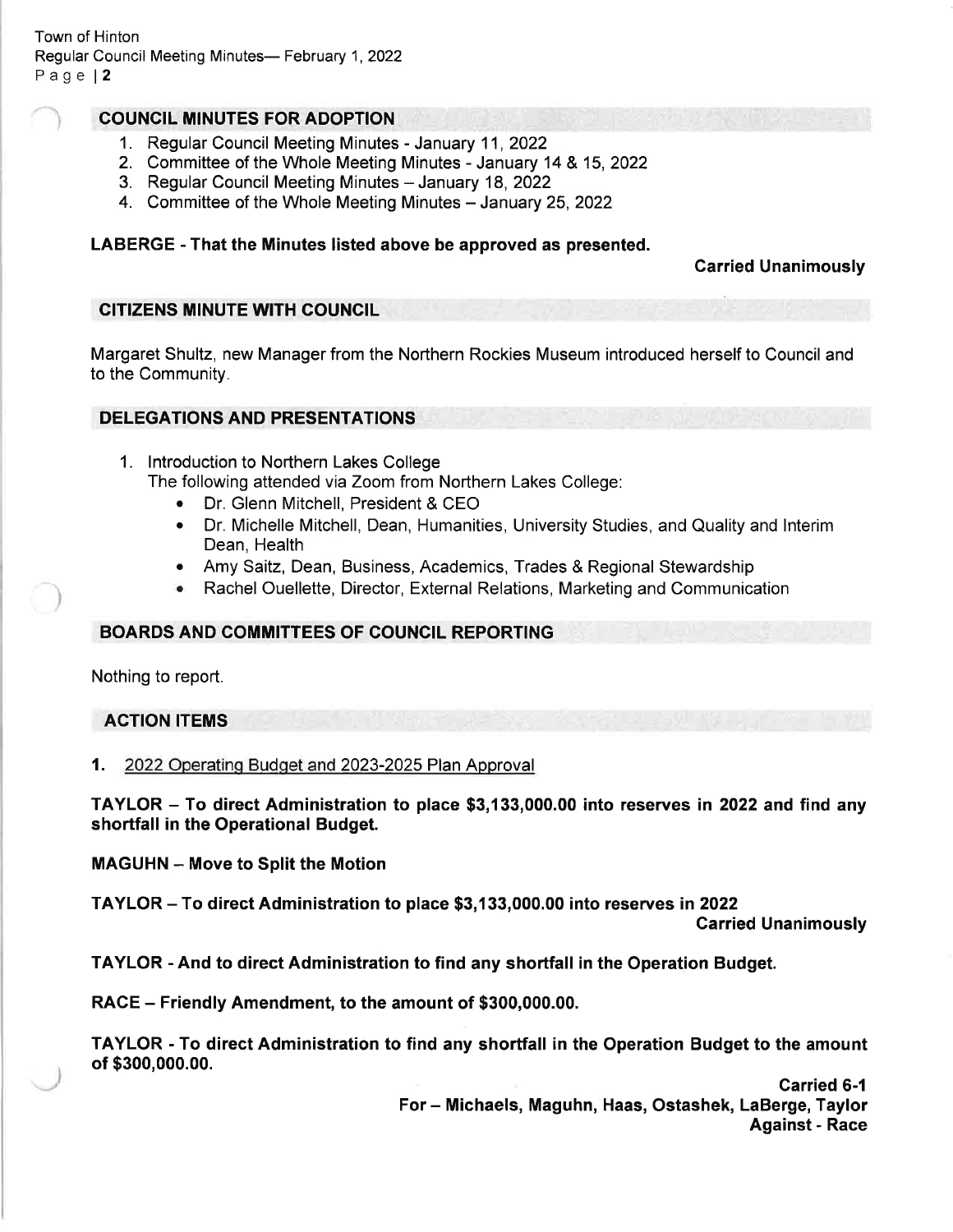MAGUHN - Move that Gouncil amend the proposed 2022 Operational Budget to include funding for the Hinton Historical Society at \$85,000.

> Defeated 5-2 Against - Haas, Ostashek, LaBerge, Taylor, Race For - Michaels, Maguhn

TAYLOR - That Council direct Administration to increase the funding to the Hinton Historical Society to \$55,000.00 and that the funding come from reducing the donation to Pine Valley Lodge by \$10,000.00.

HAAS - Move to Split the Motion

TAYLOR - That Council direct Administration to increase the funding to the Hinton Historical Society to \$55,000.00.

TAYLOR - Reduce the donation to Pine Valley Lodge by \$10,000.00.

MAGUHN - Amendment to change the amount to \$70,000.00.

Carried Unanimously

TAYLOR - That Gouncil direct Administration to increase the funding to the Hinton Historical Society to \$70,000.00.

Carried Unanimously

TAYLOR - Reduce the donation to Pine Valley Lodge by \$25,000.00.

Defeated 5-2 Against - Michaels, Maguhn, Haas, Ostashek, Race For - LaBerge/Taylor

MAGUHN - To direct Administration to reduce the Contracted and General Services line by \$25,000.00.

**Withdrawn** 

RACE - To direct Administration to bring back an RFD (Request for Decision) to appoint a Councillor to the Hinton historical society prior to the end of the first quarter.

Garried Unanimously

TAYLOR - To direct Administration to develop scenarios for a 0, 1, and 2 % mill rate increase identifying potential service level reductions with each.

> Defeated 5-2 Against - Michaels, Maguhn, Haas, Ostashek, Race For - Maguhn, Taylor

OSTASHEK -That the Regular Meeting of Council move to closed session at 6:31 p.m. Carried Unanimously

Moved to Closed Session with a 7-minute break.

MAGUHN- That the Regular Gouncil Meeting move out of Closed Session at 6:56 p.m.

Carried Unanimously

The Regular Council Meeting resumed at 7:00 p.m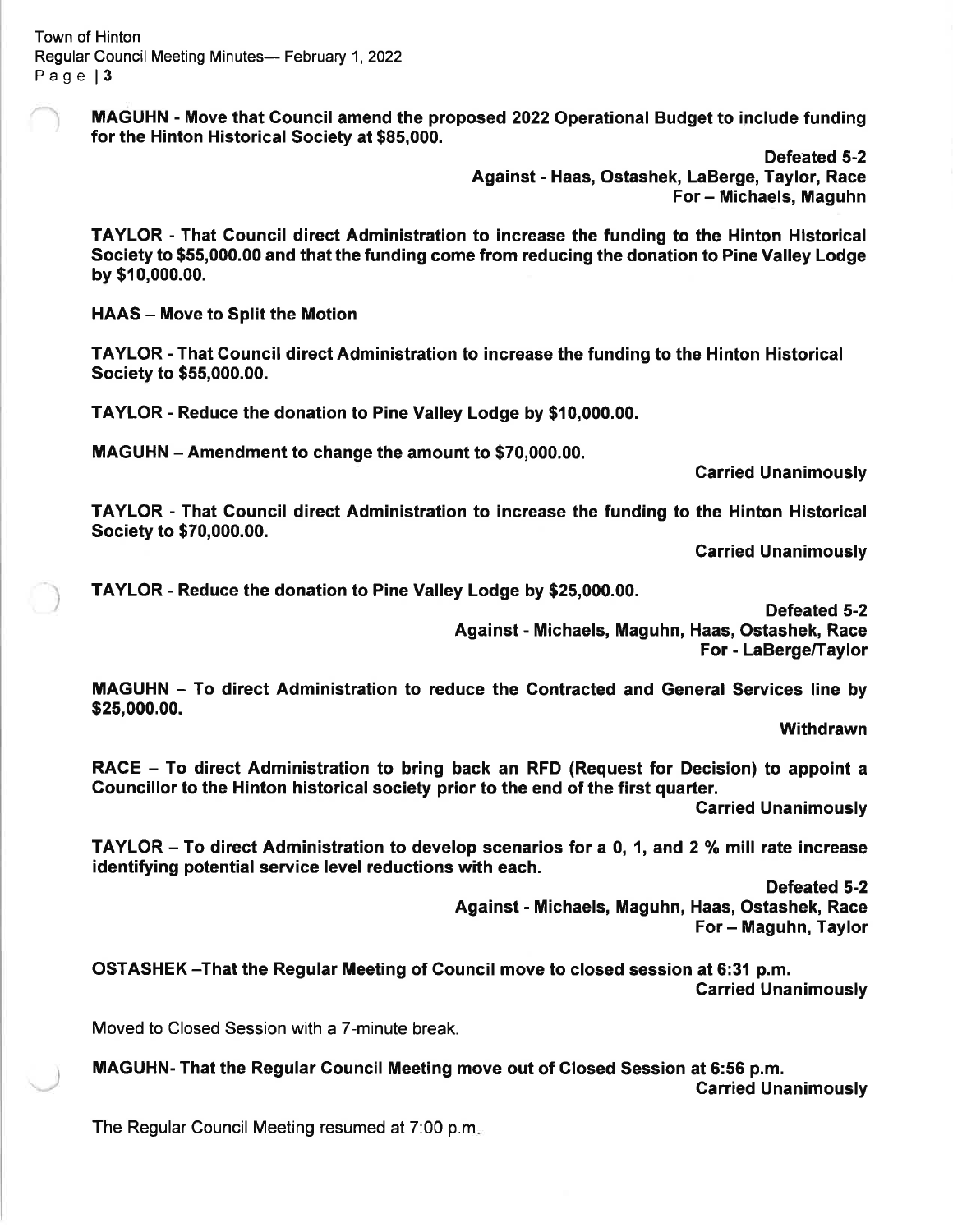LABERGE - That Council direct Administration to find \$275,000.00 in addition to the \$325,000.00 quoted earlier from the Base Operating Budget.

TAYLOR - Friendly amendment - and bring back any service level implications to Gouncil.

LABERGE - That Council direct Administration to find \$275,000.00 in addition to the \$325,000.00 quoted earlier from the base Operating Budget and bring back any service level implications to Gouncil.

Garried 6-1 For - Michaels, Maguhn, Haas, Ostashek, LaBerge, Taylor Against - Race TAYLOR - Direct Administration to reduce the Library Budget by \$20,000.00.

Garried 4-3 For - Michaels, LaBerge, Taylor, Race Against - Haas, Maguhn, Ostashek

# 2. Rapid Housing Operational Business Case Update

TAYLOR - That Gouncil endorse the Gonstruction Plan associated with the Rapid Housing lnitiative for the development of a minimum of 8 units with a goal of building 10 units on the Boutin Lands and undertake a debenture of \$820,000.00.

Carried Unanimously

HAAS - To extend the meeting past 8:00 p.m

Garried Unanimously

# 3. Appointment to Communitv Engaqement and Advisorv Committee

Councillor Ostashek recuses himself from the Vote.

HAAS - That Gouncil appoint Rachel Arsenault to the Community Engagement and Advisory Gommittee for a two-year term.

Carried Unanimously

## DISCUSSION ITEMS

Mandatory Face Coverings Bylaw No. 1163 – Section 8.1.2 – Nothing to report.

## INFORMATION ITEMS

# MAGUHN - To accept Council Information Package #3 for January 2022 for information.

Carried Unanimously

# REPORTS FROM MAYOR, COUNCIL, CHIEF ADMINISTRATIVE OFFICER

- 1. Council Updates (Training, Conferences, Committees, Community Events)and Urgent Matters Councillors and Mayor reported on meetings they attended.
- 2. Chief Administrative Officer Report and Status Report.
- 3. Administrative lnquiries There were no Administrative lnquiries.